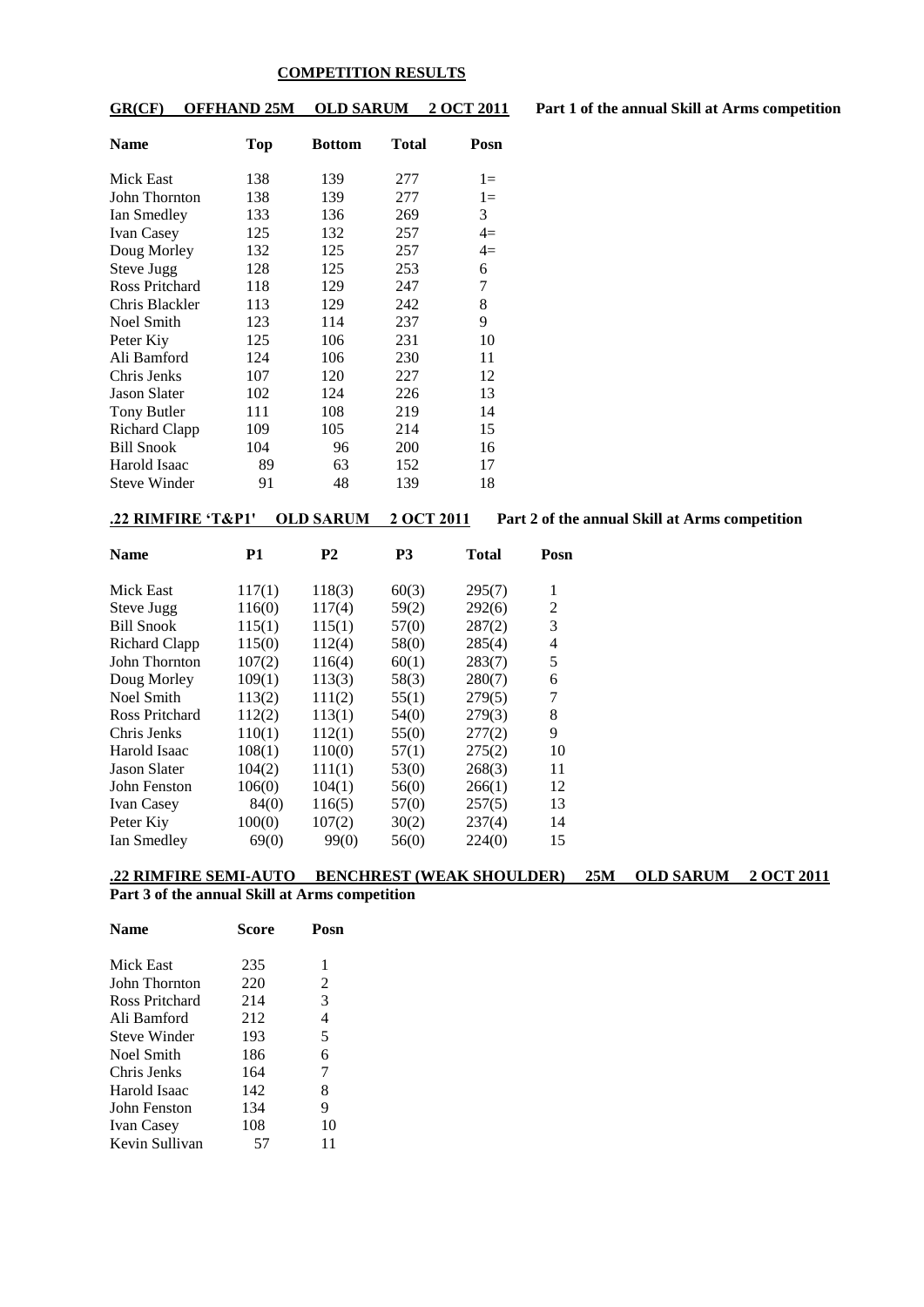| <b>SKILL AT ARMS AGGREGATE</b> |      |       | <b>OLD SARUM</b> |       | 2 OCT 2011 |
|--------------------------------|------|-------|------------------|-------|------------|
| <b>Name</b>                    | GRCF | T&P1  | <b>B</b> 'rest   | Total | Posn       |
| <b>Mick East</b>               | 277  | 295   | 235              | 807   | 1          |
| John Thornton                  | 277  | 283   | 220              | 780   | 2          |
| Ross Pritchard                 | 247  | 279   | 214              | 740   | 3          |
| <b>Noel Smith</b>              | 237  | 279   | 186              | 702   | 4          |
| Chris Jenks                    | 227  | 277   | 164              | 668   | 5          |
| Ivan Casey                     | 257  | 257   | 108              | 622   | 6          |
| Harold Isaac                   | 152  | 275   | 142              | 569   | 7          |
| Steve Jugg                     | 253  | 292   |                  | 545   | 8          |
| Doug Morley                    | 257  | 280   |                  | 537   | 9          |
| <b>Richard Clapp</b>           | 214  | 285   |                  | 499   | 10         |
| <b>Jason Slater</b>            | 226  | 268   |                  | 494   | 11         |
| Ian Smedley                    | 269  | 224   |                  | 493   | 12         |
| <b>Bill Snook</b>              | 200  | 287   |                  | 487   | 13         |
| Peter Kiy                      | 231  | 237   |                  | 468   | 14         |
| Ali Bamford                    | 230  | ----- | 212              | 442   | 15         |
| John Fenston                   | .    | 266   | 134              | 400   | 16         |
| <b>Steve Winder</b>            | 139  |       | 193              | 332   | 17         |
| Chris Blackler                 | 242  |       |                  | 242   | 18         |
| <b>Tony Butler</b>             | 219  |       |                  | 219   | 19         |
| Kevin Sullivan                 |      |       | 57               | 57    | 20         |

## **F CLASS 1000YDS STICKLEDOWN 9 OCT 2011**

| <b>Class</b><br><b>Name</b> |      | <b>Rifle Make/mod</b> | Cal    | <b>Bullet Wt</b> | <b>Score</b> | Posn           | <b>Pts</b>     |
|-----------------------------|------|-----------------------|--------|------------------|--------------|----------------|----------------|
| F/Open                      |      |                       |        |                  |              |                |                |
| Mick East                   | F/O  | <b>Barnard</b>        | .284   | 180              | 69.6         | 1              | 10             |
| <b>Mick East</b>            | F/TR | Tikka M55             | .223   | 90               | 59.0         | 2              |                |
| Ross Pritchard              | F/O  | Barnard               | 6.5x47 | 140              | 56.3         | 3              | 9              |
| Ross Pritchard              | F/TR | Remmy 700             | .223   | 90               | 46.0         | 4              |                |
| Ian Smedley                 | F/TR | Sako TRG              | .308   | 155              | 40.1         | 5              | 8              |
| Ali Bamford                 | F/TR | Remmy 700             | .308   | 147              | 37.0         | 6              | 7              |
| <b>Ivan Casey</b>           | F/TR | Remmy 700             | .308   | 155              | 32.0         | 7              | 6              |
| <b>Ben Thomas</b>           | F/TR | Remmy 700             | .308   | 150              | 31.0         | 8              | 5              |
| Noel Smith                  | F/TR | Remmy 700             | .308   | 150              | 25.0         | 9              | $\overline{4}$ |
| <b>Ivan Casey</b>           | F.TR | Remmy 700             | .308   | 155              | 40.0         | $2nd$ att      |                |
| F/TR                        |      |                       |        |                  |              |                |                |
| Mick East                   |      | Tikka M55             | .223   | 90               | 59.0         | 1              | 10             |
| Ross Pritchard              |      | Remmy 700             | .223   | 90               | 46.0         | 2              | 9              |
| Ian Smedley                 |      | Sako TRG              | .308   | 155              | 40.1         | 3              | 8              |
| Ali Bamford                 |      | Remmy 700             | .308   | 147              | 37.0         | $\overline{4}$ | 7              |
| <b>Ivan Casey</b>           |      | Remmy 700             | .308   | 155              | 32.0         | 5              | 6              |
| <b>Ben Thomas</b>           |      | Remmy 700             | .308   | 150              | 31.0         | 6              | 5              |
| Noel Smith                  |      | Remmy 700             | .308   | 150              | 25.0         | 7              | $\overline{4}$ |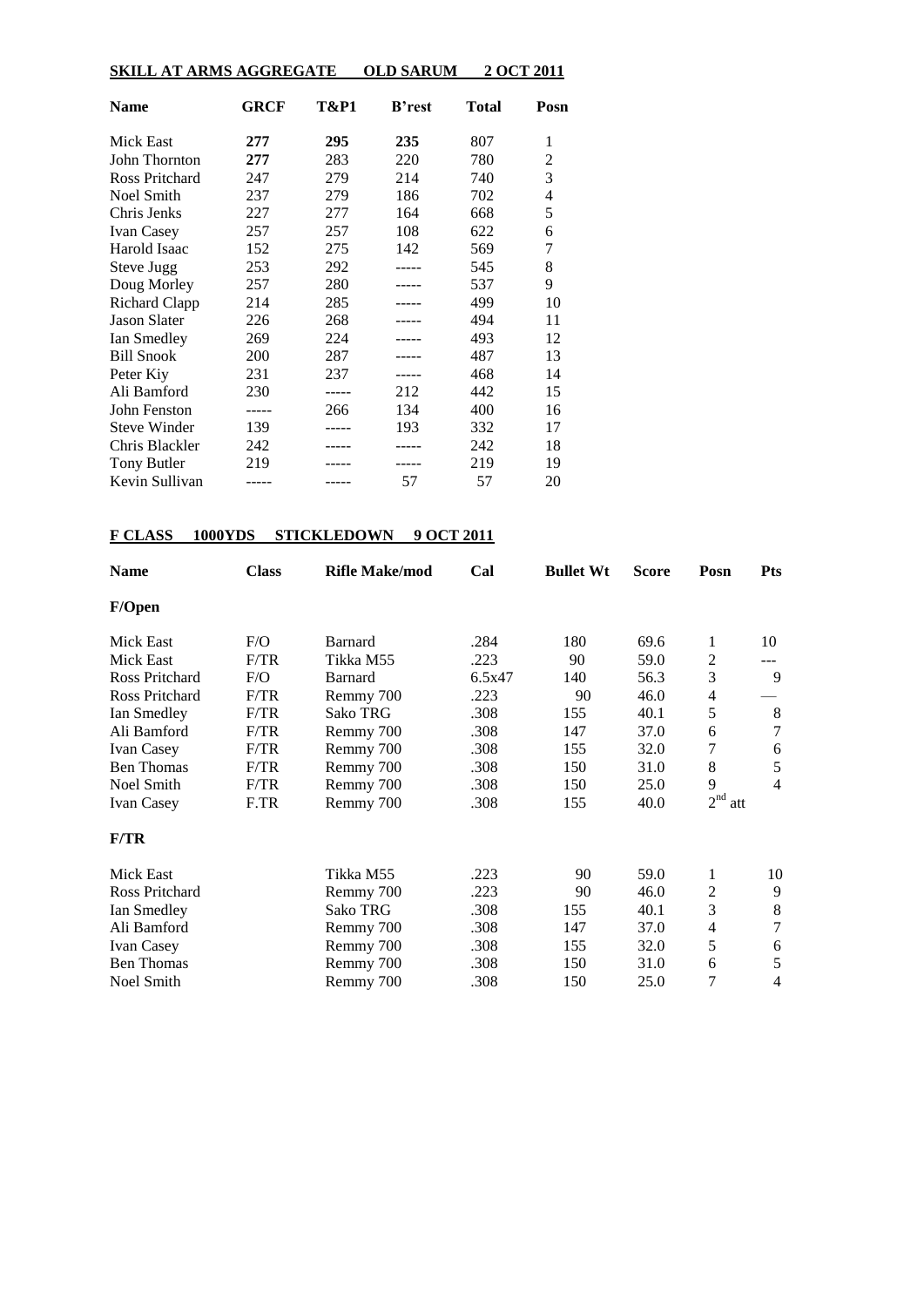## **.22 RIMFIRE PRONE 100YDS ANDOVER 16 OCT 2011**

| <b>Name</b>         | Score  | Posn |
|---------------------|--------|------|
| Pete Smith          | 295.9  | 1    |
| Ian Smedley         | 293.13 | 2    |
| Ivan Casey          | 292.10 | 3    |
| Chris Blackler      | 278.6  | 4    |
| <b>Jason Slater</b> | 278.2  | 5    |
| James Bowhill       | 275.2  | 6    |
| Tony Butler         | 270.2  | 7    |
| <b>Noel Smith</b>   | 256.0  | 8    |
| Kevin Sullivan      | 243.2  | 9    |
|                     |        |      |

## **SPORTING RIFLE 100 YDS BULFORD 'E' 23 OCT 2011**

| <b>Name</b>       | <b>Score</b> | Posn | <b>Points</b>               |                      |
|-------------------|--------------|------|-----------------------------|----------------------|
| Julian Mackie     | 187          |      | $\theta$                    | Insufficient calibre |
| Ian Smedley       | 185          | 2    | 10                          |                      |
| <b>Matt Grant</b> | 178          | 3    | 9                           |                      |
| <b>Ivan Casey</b> | 176          | 4    | 8                           |                      |
| John Thornton     | 170          | 5    |                             |                      |
| Harold Isaac      | 166          | 6    | 6                           |                      |
| Nick Bowes        | 143          | 7    | 5                           |                      |
| Dan Hopkins       | 138          | 8    | 4                           |                      |
| Chris Blackler    | 125          | 9    | 3                           |                      |
| Peter Kiy         | 121          | 10   | $\mathcal{D}_{\mathcal{L}}$ |                      |
| Tony Butler       | 120          | 11   |                             |                      |
| Chris Jenks       | 116          | 12   |                             |                      |

## **.22 RIMFIRE OFFHAND 25M OLD SARUM 29 0CT 2011**

| <b>Name</b>         | <b>Top</b> | <b>Bottom</b> | Total | Posn  |
|---------------------|------------|---------------|-------|-------|
| Mick East           | 143        | 147           | 290   | 1     |
| Ian Smedley         | 140        | 140           | 280   | 2     |
| <b>Nick Bowes</b>   | 139        | 138           | 277   | 3     |
| <b>Steve Winder</b> | 137        | 126           | 263   | 4     |
| <b>Bill Snook</b>   | 131        | 127           | 258   | 5     |
| Chris Jenks         | 122        | 134           | 256   | 6     |
| <b>Ivan Casey</b>   | 123        | 127           | 250   | $7 =$ |
| Sam Salter          | 111        | 139           | 250   | $7=$  |
| <b>Noel Smith</b>   | 125        | 125           | 250   | $7=$  |
| David Wright        | 131        | 119           | 250   | $7=$  |
| Kev Hannah $(G)$    | 123        | 126           | 249   | 11    |
| Harold Isaac        | 128        | 116           | 244   | 12    |
| Kevin Sullivan      | 118        | 123           | 241   | $13=$ |
| John Turley         | 119        | 122           | 241   | $13=$ |
| Tony Butler         | 116        | 122           | 238   | 15    |
| Pete Smith          | 87         | 134           | 221   | 16    |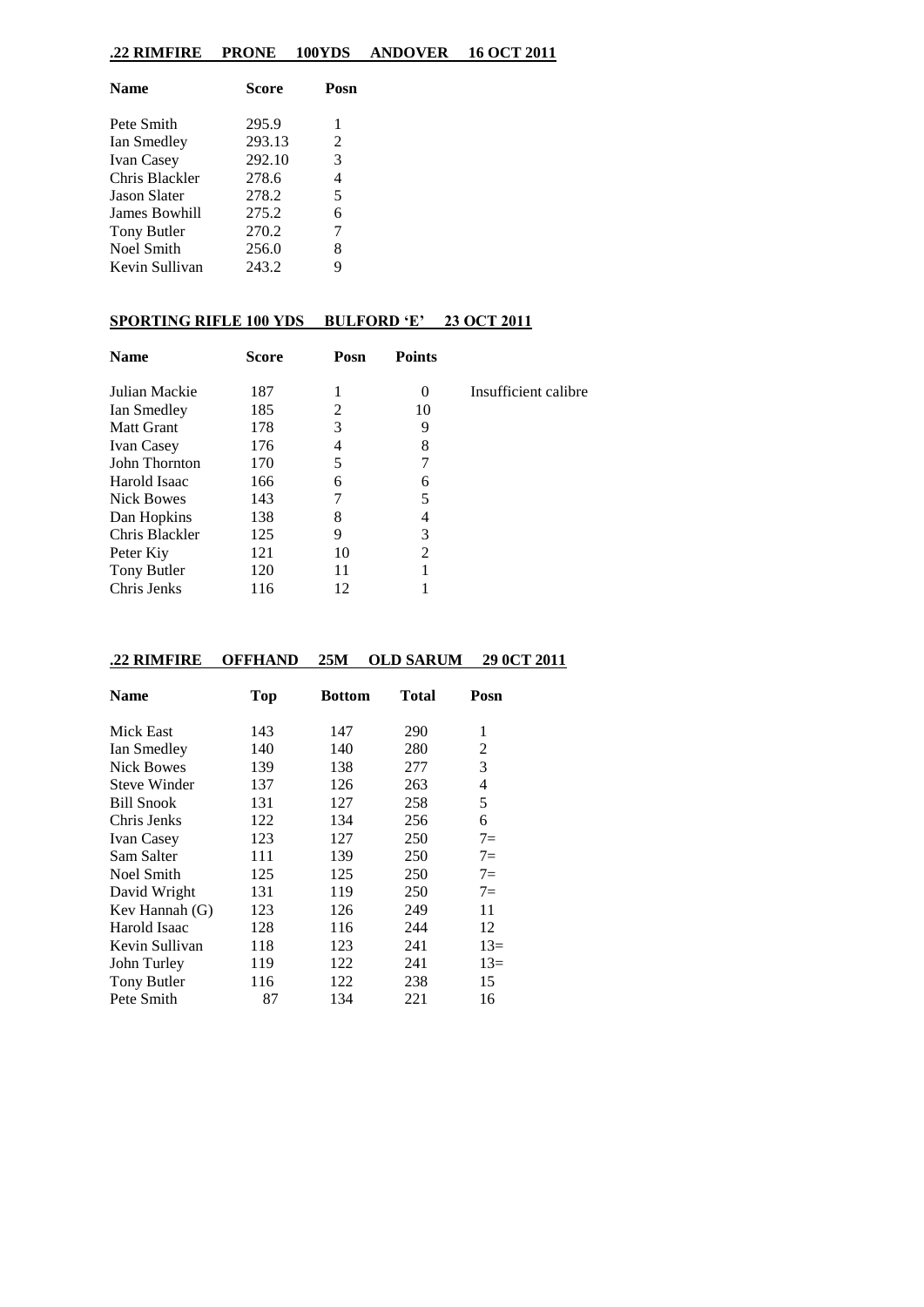## **.22 RIMFIRE 'T&P1' OLD SARUM 29 OCT 2011**

| <b>Name</b>       | P1     | P2     | <b>P3</b> | Total   | Posn |
|-------------------|--------|--------|-----------|---------|------|
| Ian Smedley       | 117(5) | 114(2) | 57(1)     | 288(8)  | 1    |
| Mick East         | 118(5) | 109(6) | 60(3)     | 287(14) | 2    |
| Pete Smith        | 114(2) | 114(1) | 59(1)     | 287(4)  | 3    |
| Sam Salter        | 112(1) | 114(1) | 58(1)     | 284(3)  | 4    |
| Chris Jenks       | 111(0) | 114(3) | 57(0)     | 282(3)  | 5    |
| <b>Bill Snook</b> | 110(1) | 112(2) | 58(0)     | 280(3)  | 6    |
| Noel Smith        | 110(0) | 113(0) | 57(1)     | 280(1)  | 7    |
| Rod Cotton (G)    | 112(1) | 112(3) | 54(1)     | 278(5)  | 8    |
| David Wright      | 100(1) | 109(1) | 53(1)     | 262(3)  | 9    |
| <b>Ivan Casey</b> | 88(0)  | 113(0) | 59(0)     | 260(0)  | 10   |
| <b>Nick Bowes</b> | 104(1) | 81(0)  | 58(1)     | 243(2)  | 11   |
| John Turley       | 79(0)  | 97(1)  | 58(1)     | 234(2)  | 12   |
| Tony Butler       | 90(0)  | 90(0)  | 54(0)     | 234(0)  | 13   |
| Harold Isaac      | 106(0) | 110(1) | 8(0)      | 224(1)  | 14   |
| Kev Hannah $(G)$  | 109(0) | 29(0)  | 28(0)     | 166(0)  | 15   |

## **.22 RIMFIRE PRONE 50YDS ANDOVER 6 NOV 2011**

| <b>Name</b>      | <b>Score</b> | Posn |  |
|------------------|--------------|------|--|
| Ian Smedley      | 300.29       | 1    |  |
| Julian Mackie    | 300.28       | 2    |  |
| Tony Butler      | 299.5        | 3    |  |
| Hal Bohne        | 296.4        | 4    |  |
| Steve Winder     | 295.2        | 5    |  |
| Jason Slater     | 289.9        | 6    |  |
| Jason Vaughan    | 289.2        | 7    |  |
| Nick Bowes       | 287.7        | 8    |  |
| Chris Jenks      | 278.3        | 9    |  |
| <b>Jim Smith</b> | 231.7        | 10   |  |
| Lloyd Davy       | 211.1        | 11   |  |

## **GALLERY RIFLE (CF) OFFHAND 25M OLD SARUM 20 NOV 2011**

| <b>Name</b>         | Top      | <b>Bottom</b> | Total | Posn |
|---------------------|----------|---------------|-------|------|
| Mick East           | 146      | 145           | 291   | 1    |
| John Thornton       | 139      | 137           | 276   | 2    |
| Simon Osborne       | 139      | 135           | 274   | 3    |
| Ross Pritchard      | 129      | 134           | 263   | 4    |
| Richard Clapp       | 134      | 124           | 258   | 5    |
| <b>Jason Slater</b> | 130      | 123           | 253   | 6    |
| <b>Ivan Casey</b>   | 125      | 125           | 250   | $7=$ |
| Sam Salter          | 125      | 125           | 250   | $7=$ |
| Peter Kiy           | 126      | 118           | 244   | 9    |
| Chris Blackler      | 124      | 119           | 243   | 10   |
| Doug Morley         | 108      | 125           | 233   | 11   |
| Tony Butler         | 118      | 98            | 216   | 12   |
| Jim Smith           | 141 (20) | 74 (10)       | 215   | 13   |
| Gerry Bateman       | 91       | 101           | 192   | 14   |
| Harold Isaac        | 78       | 106           | 184   | 15   |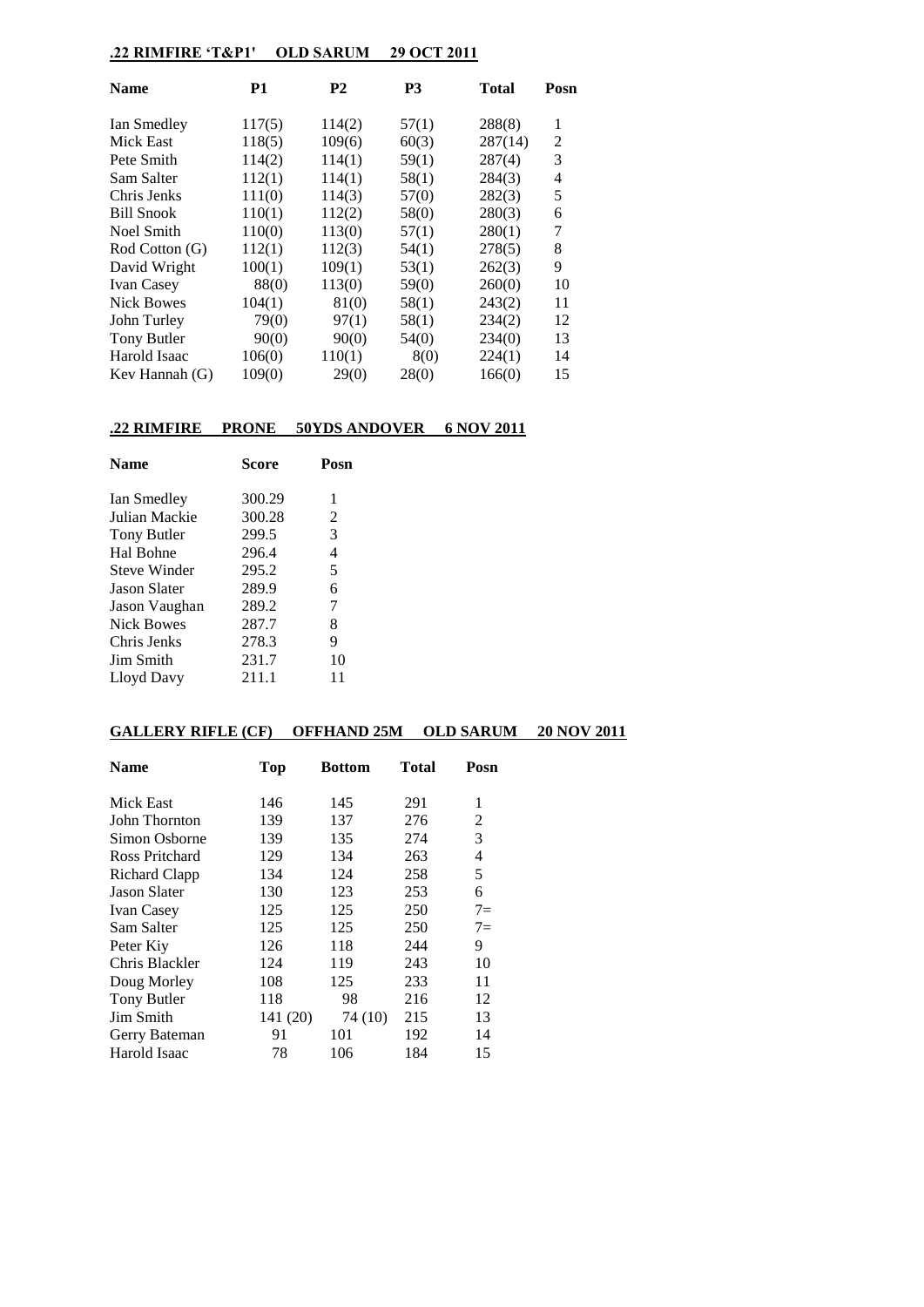## **GALLERY RIFLE (CF) AMERICA MATCH OLD SARUM 20 NOV 2011**

| <b>Name</b>           | 150secs | 30secs | 20secs | Total | Posn |
|-----------------------|---------|--------|--------|-------|------|
| Mick East             | 98      | 91     | 93     | 282   | 1    |
| John Thornton         | 92      | 80     | 88     | 260   | 2    |
| Richard Clapp         | 87      | 78     | 84     | 249   | 3    |
| Simon Rogers (G)      | 88      | 85     | 73     | 246   | 4    |
| <b>Ross Pritchard</b> | 85      | 75     | 84     | 244   | 5    |
| Jason Slater          | 86      | 76     | 78     | 240   | 6    |
| Doug Morley           | 82      | 81     | 76     | 239   | $7=$ |
| Sam Salter            | 89      | 76     | 74     | 239   | $7=$ |
| Simon Osborne         | 89      | 82     | 64     | 235   | 9    |
| Ali Bamford           | 72      | 86     | 74     | 232   | 10   |
| Peter Kiy             | 86      | 77     | 60     | 223   | 11   |
| Chris Blackler        | 70      | 72     | 78     | 220   | 12   |
| Harriet Holiday (G)   | 80      | 55     | 64     | 199   | 13   |
| Gerry Bateman         | 64      | 58     | 74     | 196   | 14   |
| Harold Isaac          | 70      | 48     | 63     | 181   | 15   |

## **.22 RIMFIRE BENCHREST 25M OLD SARUM 20 NOV 2011**

| <b>Name</b>         | <b>Rifle Make/Mod</b> | Ammo            | <b>Scope</b> | <b>Score</b> | Posn |
|---------------------|-----------------------|-----------------|--------------|--------------|------|
| Ross Pritchard      | Anschutz 54           | SK.             | Fox $10-40$  | 247.11       | 1    |
| <b>Ivan Casey</b>   | Anschutz 54           |                 | Fox 8-32     | 246.12       | 2    |
| John Thornton       | Anschutz 54           |                 |              | 246.11       | 3    |
| Sam Salter          | Anschutz 54           | <b>RWS</b>      | Fox $10-40$  | 245.6        | 4    |
| Mick East           | BSA Int Mk2           | <b>SK</b> Match | EB 36x       | 242.9        | 5    |
| <b>Jason Slater</b> | CZ 452                | Geco            | 24x40        | 232.4        | 6    |
| Jim Smith           | Anschutz 54           | Sell & Bell     | Fox $10-40$  | 229.2        | 7    |
| Doug Morley         | Marlin 2000           | Geco            | Simm 18x     | 226.3        | 8    |
| Simon Rogers (G)    | Anschutz 54           |                 |              | 225.5        | 9    |
| Tony Butler         | Anschutz 1813         | Eley Sp         | Fox 8-32     | 225.4        | 10   |
| Harold Isaac        | Ruger $10/22$         | Geco            | Optisan 3-12 | 219.1        | 11   |
| Ali Bamford         | Ruger $10/22$         | Th'bolt         | Fox $10-40$  | 203.1        | 12   |
| Harriet Holiday (G) | Ruger $10/22$         | Th'bolt         | Fox $10-40$  | 183.2        | 13   |

# **.22 RIMFIRE OFFHAND 25M OLD SARUM 26 NOV 2011**

| <b>Name</b>          | Top | <b>Bottom</b> | Total | Posn  |
|----------------------|-----|---------------|-------|-------|
| Mick East            | 145 | 144           | 289   | 1     |
| Simon Osborne        | 145 | 142           | 287   | 2     |
| Ali Bamford          | 143 | 138           | 281   | 3     |
| Steve Jugg           | 136 | 136           | 272   | 4     |
| Ross Pritchard       | 134 | 135           | 269   | 5     |
| <b>Jason Slater</b>  | 129 | 139           | 268   | $6=$  |
| Steve Winder         | 138 | 130           | 268   | $6=$  |
| Sam Salter           | 136 | 131           | 267   | 8     |
| Chris Blackler       | 133 | 133           | 266   | $9=$  |
| Chris Jenks          | 134 | 132           | 266   | $9=$  |
| Ian Smedley          | 135 | 130           | 265   | $11=$ |
| <b>Bill Snook</b>    | 132 | 133           | 265   | $11=$ |
| <b>Ivan Casey</b>    | 134 | 129           | 263   | $13=$ |
| <b>John Thornton</b> | 132 | 131           | 263   | $13=$ |
| Gerry Bateman        | 130 | 123           | 253   | 15    |
| Doug Morley          | 121 | 130           | 251   | $16=$ |
| Noel Smith           | 128 | 120           | 248   | 17    |
| Tony Butler          | 125 | 119           | 244   | 18    |
| Harold Isaac         | 123 | 113           | 236   | 19    |
| Kevin Sullivan       | 111 | 119           | 230   | 20    |
| Jim Smith            | 95  | 126           | 221   | 21    |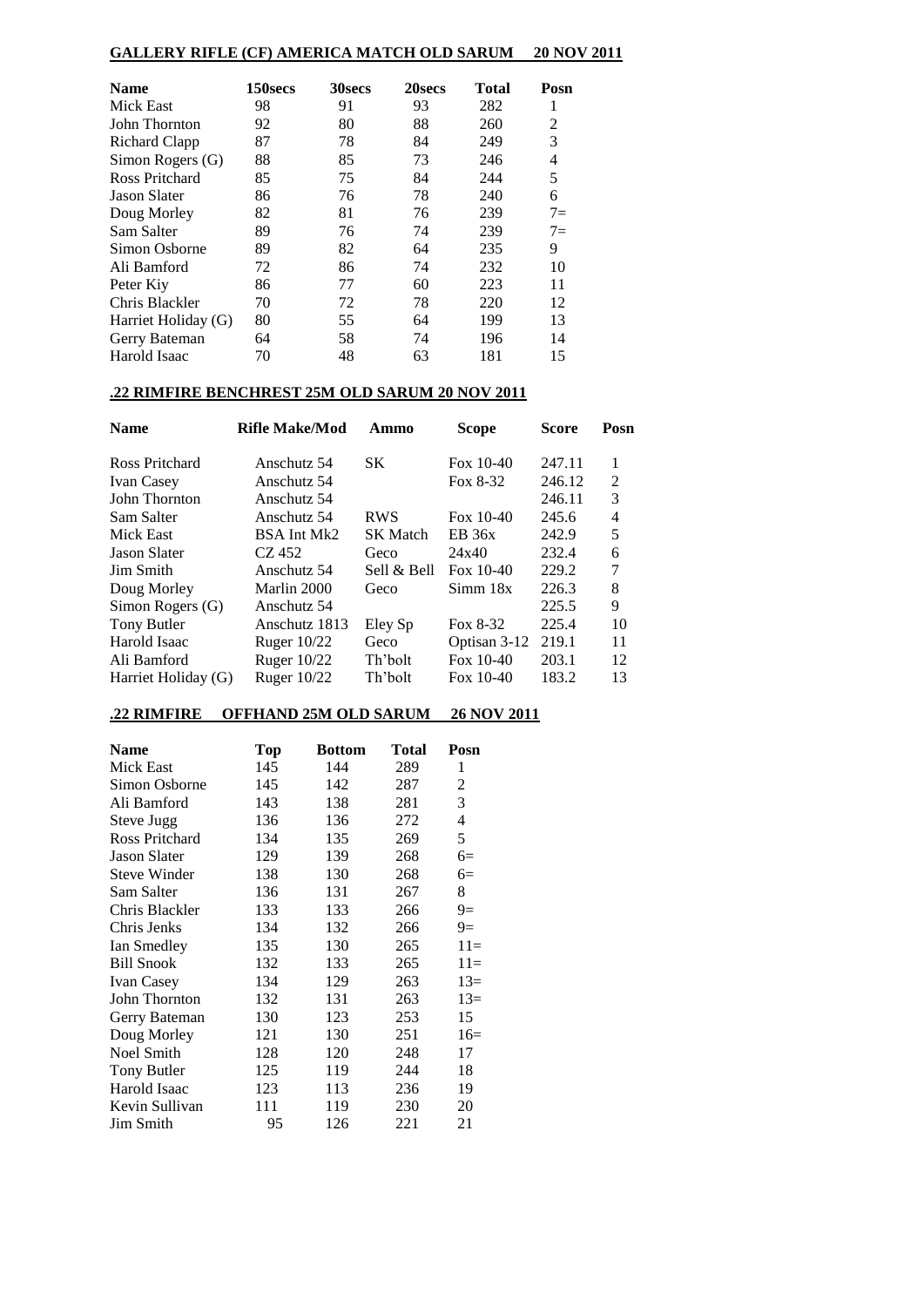## **.22 RIMFIRE BENCHREST GROUPING 25M OLD SARUM 26 NOV 2011**

| <b>Name</b>         | Rifle              | Ammo            | Gp1   | Gp2   | Gp3   | Gp4   | Agg    | Posn |
|---------------------|--------------------|-----------------|-------|-------|-------|-------|--------|------|
| Mick East           | BSA Int Mk2        | <b>SK</b> Match | 0.196 | 0.129 | 0.211 | 0.175 | 0.1777 |      |
| Ross Pritchard      | Anschutz 54        | SK              | 0.232 | 0.293 | 0.173 | 0.186 | 0.2210 | 2    |
| John Thornton       | Anschutz 54        | <b>RWS</b>      | 0.271 | 0.262 | 0.255 | 0.143 | 0.2327 | 3    |
| Ian Smedley         | <b>BSA</b> Century | <b>RWS R50</b>  | 0.336 | 0.210 | 0.250 | 0.211 | 0.2517 | 4    |
| Sam Salter          | Anschutz 54        | <b>RWS</b>      | 0.169 | 0.251 | 0.296 | 0.412 | 0.2820 | 5    |
| <b>Ivan Casey</b>   | Anschutz 54        | Geco            | 0.279 | 0.358 | 0.253 | 0.352 | 0.3105 | 6    |
| Harold Isaac        | <b>BSA</b>         | Geco            | 0.408 | 0.477 | 0.464 | 0.417 | 0.4415 | 7    |
| Simon Osborne       | Anschutz 1416      | Geco            | 0.547 | 0.569 | 0.456 | 0.298 | 0.4675 | 8    |
| Tony Butler         | Anschutz 1813      | Eley Club       | 0.463 | 0.373 | 0.560 | 0.510 | 0.4765 | 9    |
| Doug Morley         | Marlin 2000        | Geco            | 0.335 | 0.420 | 0.573 | 0.635 | 0.4907 | 10   |
| Noel Smith          | <b>BRNO</b>        | Win Wildcat     | 0.384 | 0.603 | 0.547 | 0.663 | 0.5492 | 11   |
| <b>Steve Winder</b> | CZ                 | Eley            | 0.445 | 0.452 | 1.002 | 0.347 | 0.5615 | 12   |
| Jim Smith           | Savage             | Mini Mag        | 0.488 | 0.772 | 0.429 | 0.743 | 0.6080 | 13   |
| Ali Bamford         | Ruger $10/22$      | Mini Mag        | 0.575 | 0.713 | 0.810 | 0.811 | 0.7272 | 14   |
| Chris Blackler      | Savage             | Mini Mag        | 0.490 | 0.866 | 1.387 | 1.000 | 0.9357 | 15   |
| <b>Bill Snook</b>   | Ruger $10/22$      | Golden Eagle    | 1.000 | 0.904 | 1.185 | 0.875 | 0.9910 | 16   |
| Chris Jenks         | Sig Sauer          | Mini Mag        | 1.064 | 0.734 | 0.728 | 1.502 | 1.0070 | 17   |

#### **.22 RIMFIRE 'AMERICA MATCH' OLD SARUM 26 NOV 2011**

| <b>Name</b>         | 150secs | 30secs | 20secs | <b>Total</b> | Posn                   |
|---------------------|---------|--------|--------|--------------|------------------------|
| Ian Smedley         | 95      | 94     | 91     | 280          | 1                      |
| Ali Bamford         | 96      | 88     | 95     | 279          | 2                      |
| Chris Blackler      | 89      | 96     | 88     | 273          | $3=$                   |
| Chris Jenks         | 91      | 92     | 90     | 273          | $3=$                   |
| Simon Osborne       | 96      | 96     | 80     | 272          | 5                      |
| <b>Steve Jugg</b>   | 89      | 93     | 85     | 267          | 6                      |
| <b>Ivan Casey</b>   | 89      | 90     | 85     | 264          | 7                      |
| Ross Pritchard      | 87      | 91     | 83     | 261          | 8                      |
| Sam Salter          | 88      | 85     | 87     | 260          | $9=$                   |
| Noel Smith          | 89      | 80     | 91     | 260          | $9=$                   |
| <b>Mick East</b>    | 95      | 71     | 92     | 258          | $11=$                  |
| Doug Morley         | 83      | 89     | 86     | 258          | $11=$                  |
| John Thornton       | 87      | 84     | 85     | 256          | 13                     |
| Jon Boughton        | 82      | 86     | 86     | 254          | $14=$                  |
| <b>Jason Slater</b> | 85      | 83     | 86     | 254          | $14=$                  |
| Steve Winder        | 81      | 84     | 89     | 254          | $14=$                  |
| <b>Bill Snook</b>   | 85      | 76     | 92     | 253          | 17                     |
| Gerry Bateman       | 88      | 81     | 76     | 245          | 18                     |
| Tony Butler         | 82      | 76     | 81     | 240          | 19                     |
| Jim Smith           | 72      | 75     | 81     | 228          | 20                     |
| Harold Isaac        | 82      | 74     | 56     | 212          | 21                     |
| Kevin Sullivan      | 70      | 57     | 72     | 199          | 22                     |
| Noel Smith          | 81      | 69     | 75     | 225          | 2 <sup>nd</sup><br>att |

## **.22 RIMFIRE PRONE 50YDS ANDOVER 11 DEC 2011**

| <b>Name</b>         | Score | Posn |
|---------------------|-------|------|
| <b>Jason Slater</b> | 299.4 | 1    |
| Simon Rogers        | 298.2 | 2    |
| Tony Butler         | 297.1 | 3    |
| Noel Smith          | 296.7 | 4    |
| <b>Nick Bowes</b>   | 287.3 | 5    |
| Chris Blackler      | 275.2 | 6    |
| Chris Jenks         | 267.1 |      |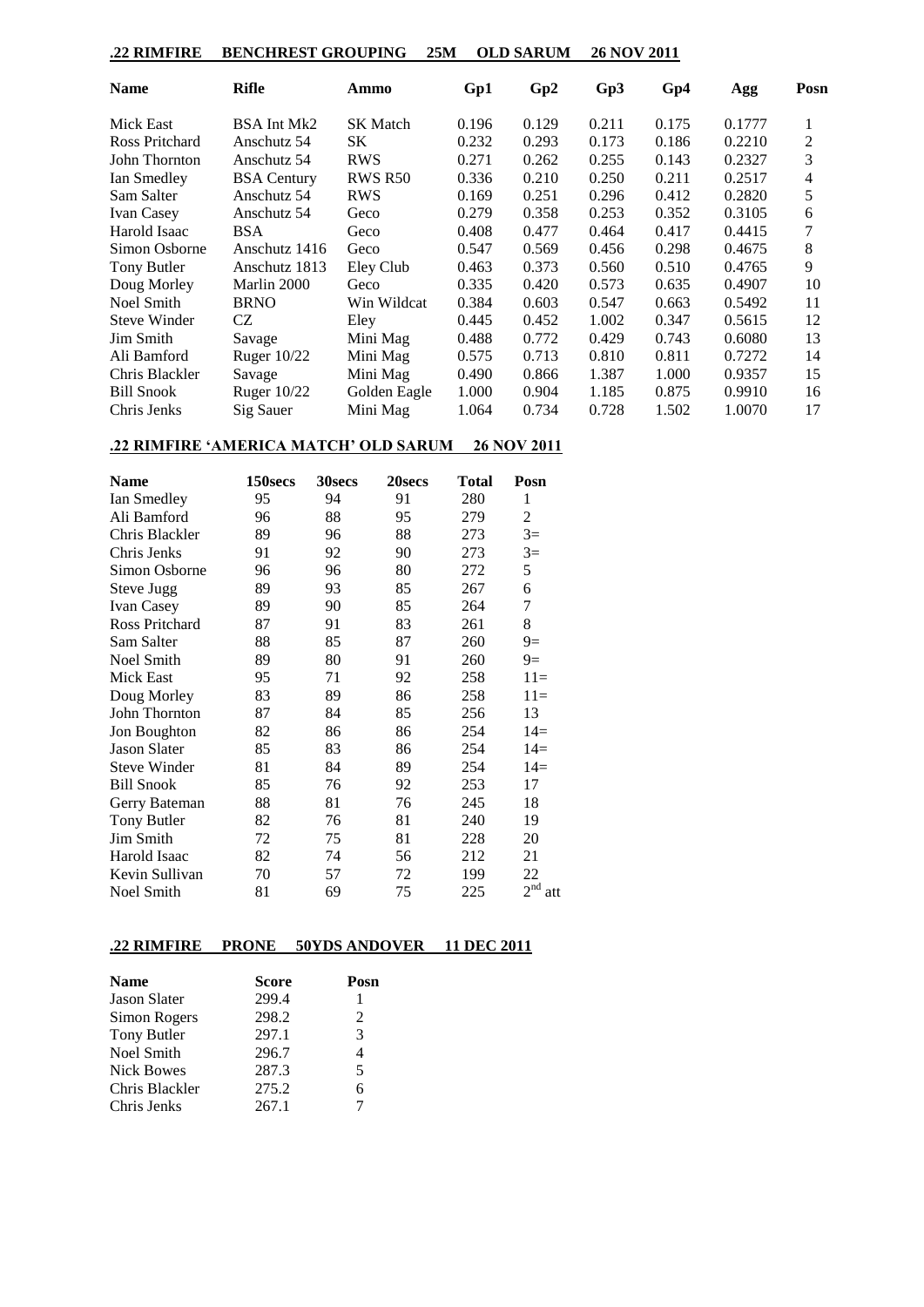# **F CLASS 300YDS CENTURY 18 DEC 2011**

| <b>Name</b>            | <b>Class</b> | <b>Rifle Make/mod</b> | Cal  | <b>Bullet Wt</b> | <b>Score</b> | Posn                   | <b>Pts</b>     |
|------------------------|--------------|-----------------------|------|------------------|--------------|------------------------|----------------|
| F/Open                 |              |                       |      |                  |              |                        |                |
| Mick East              | F/TR         | Tikka                 | .223 | 80               | 75.15        | 1                      | 10             |
| Ross Pritchard         | F/O          | <b>Barnard</b>        | 6br  | 105              | 75.14        | $\overline{2}$         | 9              |
| <b>Jason Slater</b>    | F/TR         | Tikka                 | .308 | 168              | 75.12        | 3                      | 8              |
| Ross Pritchard         | F/TR         | Remmy 700             | .223 | 80               | 74.12        | $4=$                   |                |
| Sam Salter             | F/TR         | Savage                | .223 | 69               | 74.12        | $4=$                   | 7              |
| Ian Smedley            | F/TR         | Sako TRG              | .308 | 175              | 73.8         | 6                      | 6              |
| <b>Richard Sharman</b> | F/O          | <b>RPA</b>            | 6br  | 105              | 72.5         | 7                      | 5              |
| Ali Bamford            | F/TR         | Howa                  | .308 | 150              | 70.4         | 8                      | 4              |
| <b>Ivan Casey</b>      | F/TR         | Remmy 700             | .223 | 69               | 69.6         | 9                      | 3              |
| Ian Smedley            | F/TR         | Sako TRG              | .308 | 155              | 75.11        | 2 <sup>nd</sup><br>att |                |
| Richard Sharman        | F/O          | <b>RPA</b>            | 6br  | 105              | 73.7         | 2 <sup>nd</sup><br>att |                |
| <b>Ivan Casey</b>      | F/TR         | Remmy 700             | .223 | 69               | 65.2         | 2 <sup>nd</sup><br>att |                |
| F/TR                   |              |                       |      |                  |              |                        |                |
| <b>Mick East</b>       | F/TR         | Tikka                 | .223 | 80               | 75.15        | 1                      | 10             |
| <b>Jason Slater</b>    | F/TR         | Tikka                 | .308 | 168              | 75.12        | 2                      | 9              |
| <b>Ross Pritchard</b>  | F/TR         | Remmy 700             | .223 | 80               | 74.12        | $3=$                   | 7.5            |
| Sam Salter             | F/TR         | Savage                | .223 | 69               | 74.12        | $3=$                   | 7.5            |
| Ian Smedley            | F/TR         | Sako TRG              | .308 | 175              | 73.8         | 5                      | 6              |
| Ali Bamford            | F/TR         | Howa                  | .308 | 150              | 70.4         | 6                      | 5              |
| <b>Ivan Casey</b>      | F/TR         | Remmy 700             | .223 | 69               | 69.6         | 7                      | $\overline{4}$ |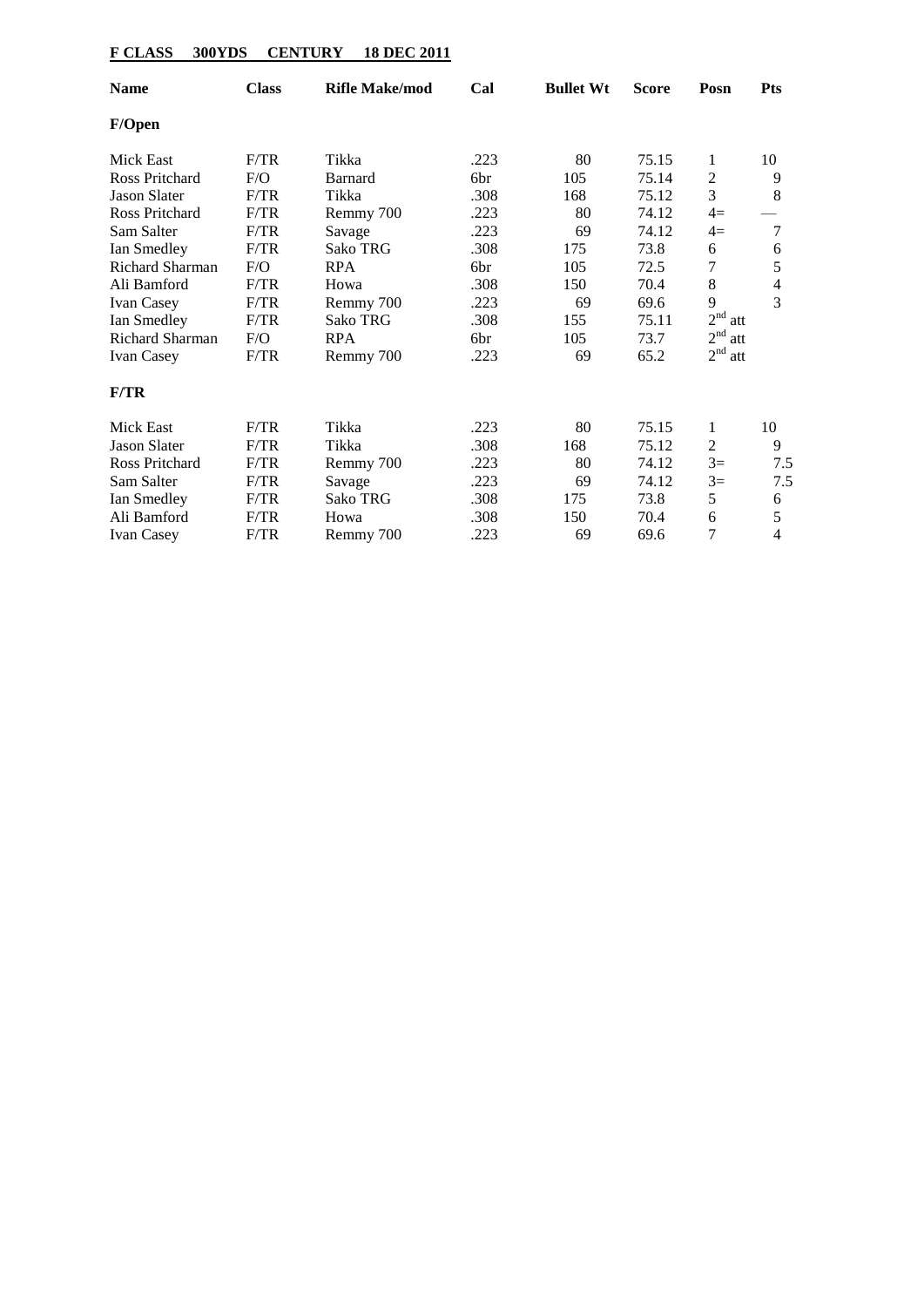## **AGGREGATE RESULTS 2011-2012**

**Sporting Rifle** (Best 3 or 4 to count, depends on total events) A total of 22 club members took part in this competition

| Name                 | 3 Jul 11 23 Oct Total |                |                          |
|----------------------|-----------------------|----------------|--------------------------|
| <b>John Thornton</b> | 9                     | 7              | 16                       |
| Ian Smedley          | 4                     | 10             | 14                       |
| <b>Mick East</b>     | 10                    |                | 10                       |
| <b>Ivan Casey</b>    | 1                     | 8              | 9                        |
| <b>Matt Grant</b>    |                       | 9              | 9                        |
| Simon East           | 8                     |                | 8                        |
| Simon Osborne        | 7                     |                | $\overline{7}$           |
| Richard Clapp        | 6                     |                | 6                        |
| Harold Isaac         |                       | 6              |                          |
| <b>Nick Bowes</b>    |                       | 5              |                          |
| <b>Jason Slater</b>  | 5                     |                | $rac{6}{5}$              |
| Dan Hopkins          |                       | 4              | $\overline{4}$           |
| Chris Jenks          | 3                     | 1              | $\overline{\mathcal{L}}$ |
| Chris Blackler       |                       | 3              | 3                        |
| <b>Tony Butler</b>   | 1                     | 1              | $\frac{2}{2}$            |
| Steve Jugg           | 2                     |                |                          |
| Peter Kiy            |                       | $\mathfrak{D}$ | $\overline{2}$           |
| <b>Steve Winder</b>  | 1                     |                | $\mathbf{1}$             |
| John Fenston         | 1                     |                | $\mathbf{1}$             |
| Pete Smith           | 1                     |                | 1                        |
| Josh Wyer            | 1                     |                | 1                        |
| <b>Matt Stares</b>   | 1                     |                | 1                        |

**Huns-Head** (Best 3 or 4 to count, depends on total events)A total of **15** club members took part in this competition

| <b>Name</b>         | <b>3 Jul 11</b> |
|---------------------|-----------------|
| Mick East           | 10              |
| Ian Smedley         | 9               |
| Richard Clapp       | 8               |
| <b>Jason Slater</b> | 7               |
| John Thornton       | 6               |
| Simon East          | 5               |
| <b>Ivan Casey</b>   | $\overline{4}$  |
| Chris Jenks         | 3               |
| <b>Matt Stares</b>  | $\overline{2}$  |
| Steve Jugg          | 1               |
| Simon Osborne       | 1               |
| Josh Wyer           | 1               |
| Pete Smith          | 1               |
| John Fenston        | 1               |
| <b>Steve Winder</b> | 1               |
|                     |                 |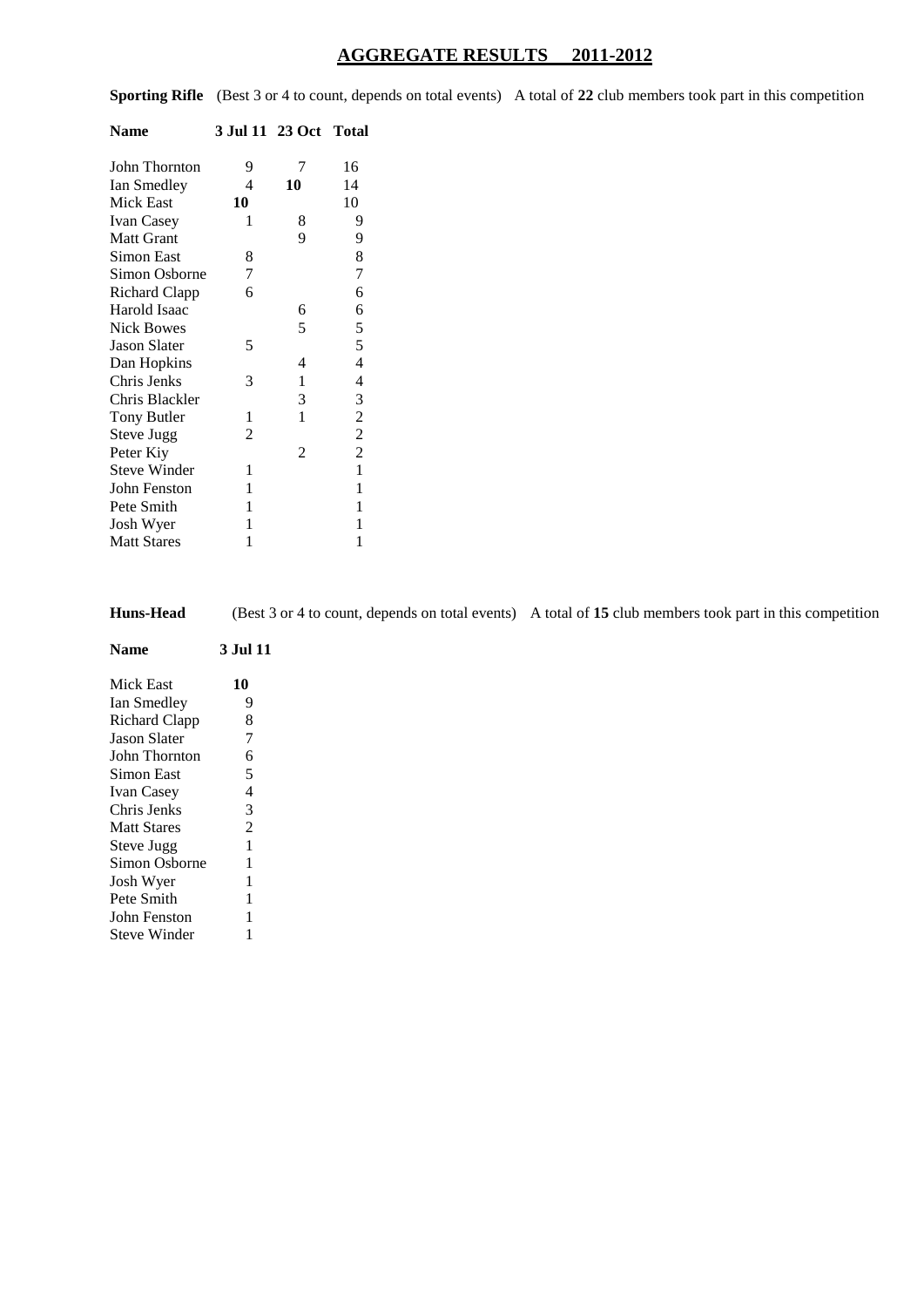| Name                 |     |    |    | 24 Jul 4 Sep 9 Oct 18 Dec Total |                          |
|----------------------|-----|----|----|---------------------------------|--------------------------|
| Mick East            | 10  | 8  | 10 | 10                              | 38                       |
| Ross Pritchard       | 9   | 9  | 9  | 9                               | 36                       |
| Sam Salter           | 8   | 7  |    | 7                               | 22                       |
| Ian Smedley          |     | 5  | 8  | 6                               | 19                       |
| <b>Barry Dowsett</b> | 7   | 10 |    |                                 | 17                       |
| <b>Jason Slater</b>  | 6   |    |    | 8                               | 14                       |
| <b>Ivan Casey</b>    |     | 2  | 6  | 3                               | 11                       |
| Ali Bamford          |     |    | 7  | 4                               | 11                       |
| <b>Jon Boughton</b>  |     | 6  |    |                                 | 6                        |
| Richard Sharman      |     |    |    | 5                               |                          |
| Chris Spalding       | 5   |    |    |                                 | $\frac{5}{5}$            |
| <b>Ben Thomas</b>    |     |    | 5  |                                 |                          |
| <b>Tom Combes</b>    |     | 4  |    |                                 | $\overline{\mathcal{L}}$ |
| Tony Jackson         | 4   |    |    |                                 | $\overline{4}$           |
| <b>Noel Smith</b>    |     |    | 4  |                                 | 4                        |
| Gareth Francis       |     | 3  |    |                                 | 3                        |
| John Fenston         | 2.5 |    |    |                                 | 2.5                      |
| Harold Isaac         | 2.5 |    |    |                                 | 2.5                      |
| Peter Kiy            | 1   |    |    |                                 | 1                        |
|                      |     |    |    |                                 |                          |

**F Class (Open)** (Best 6-8 to count, depends on total events) A total of **19** club members took part in this competition

**F Class (TR)** (Best 6-8 to count, depends on total events) A total of **16** club members took part in this competition

| Name                |    |    |    | 24 Jul 4 Sep 9 Oct 18 Dec Total |      |
|---------------------|----|----|----|---------------------------------|------|
| Mick East           | 10 | 9  | 10 | 10                              | 39   |
| Ross Pritchard      | 9  | 5  | 9  | 7.5                             | 30.5 |
| Ian Smedley         |    | 8  | 8  | 6                               | 22   |
| <b>Jason Slater</b> | 8  |    |    | 9                               | 17   |
| <b>Ivan Casey</b>   |    | 4  | 6  | 4                               | 14   |
| Ali Bamford         |    |    | 7  | 5                               | 12   |
| Jon Boughton        |    | 10 |    |                                 | 10   |
| Sam Salter          |    |    |    | 7.5                             | 7.5  |
| <b>Tom Combes</b>   |    | 7  |    |                                 | 7    |
| Chris Spalding      |    |    |    |                                 | 7    |
| Gareth Francis      |    | 6  |    |                                 | 6    |
| Tony Jackson        | 6  |    |    |                                 | 6    |
| Harold Isaac        | 5  |    |    |                                 | 5    |
| <b>Ben Thomas</b>   |    |    | 5  |                                 | 5    |
| Peter Kiy           | 4  |    |    |                                 | 4    |
| Noel Smith          |    |    | 4  |                                 | 4    |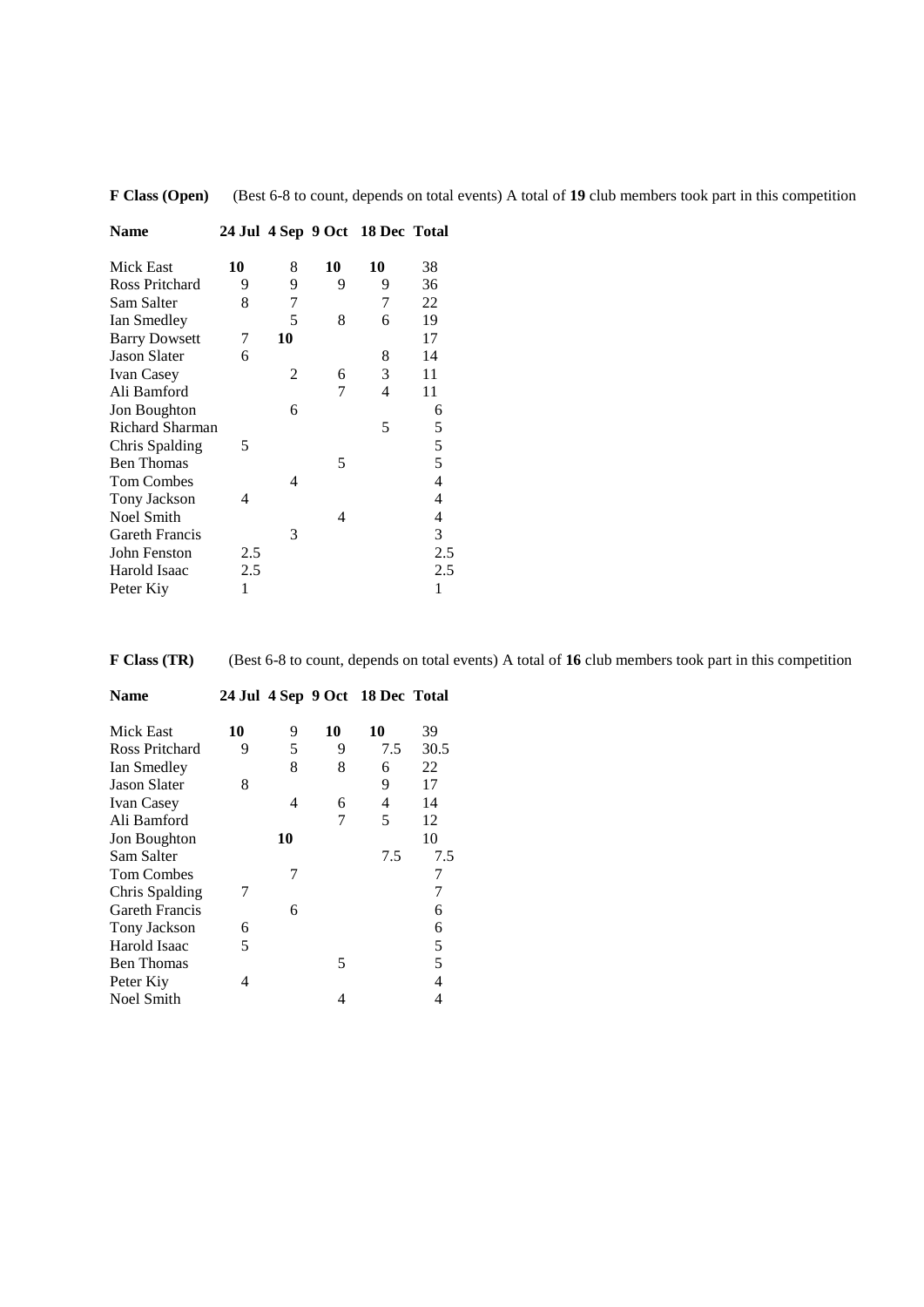| .22 Rimfire Prone |  |  |  | (Best 8 to count) A total of 25 club members took part in this competition |  |
|-------------------|--|--|--|----------------------------------------------------------------------------|--|
|-------------------|--|--|--|----------------------------------------------------------------------------|--|

**Name 17 Jul 11 21 Aug 28 Aug 25 Sep 16 Oct 6 Nov 11 Nov Total**

| Tony Butler         | $\overline{4}$ | 8  | 8  | 7  | 5              | 8      | 8  | 48                       |
|---------------------|----------------|----|----|----|----------------|--------|----|--------------------------|
| Ivan Casey          | 10             | 10 | 9  | 10 | 8              |        |    | 47                       |
| <b>Jason Slater</b> | 7              | 6  |    | 8  | 6              | 5      | 10 | 42                       |
| James Bowhill       | 8              |    | 10 | 9  | 4              |        |    | 31                       |
| Ian Smedley         |                | 9  |    |    | 9              | 10     |    | 28                       |
| Julian Mackie       | 9              |    |    |    |                | 9      |    | 18                       |
| Jason Vaughan       | $\overline{2}$ | 5  |    | 6  |                | 4      |    | 17                       |
| Chris Jenks         |                | 4  | 5  |    |                | 2      | 4  | 15                       |
| Hal Bohne           | 6              |    |    |    |                | $\tau$ |    | 13                       |
| <b>Steve Winder</b> |                |    | 7  |    |                | 6      |    | 13                       |
| Chris Blackler      |                |    |    |    | 7              |        | 5  | 12                       |
| Noel Smith          |                |    |    | 4  |                |        | 7  | 11                       |
| Pete Smith          |                |    |    |    | 10             |        |    | 10                       |
| <b>Nick Bowes</b>   |                |    |    |    |                | 3      | 6  | 9                        |
| Dan Hopkins         |                | 3  | 6  |    |                |        |    | 9                        |
| Simon Rogers        |                |    |    |    |                |        | 9  | 9                        |
| Peter Kiy           |                |    |    | 5  | 3              |        |    | 8                        |
| <b>Ben Thomas</b>   |                | 7  |    |    |                |        |    | $\overline{7}$           |
| Shane Johnston      | 5              |    |    |    |                |        |    | 5                        |
| John Fenston        |                |    | 4  |    |                |        |    | $\overline{\mathcal{A}}$ |
| Tom Combes          | 3              |    |    |    |                |        |    | $\mathfrak 3$            |
| Kevin Sullivan      |                |    |    |    | $\overline{2}$ |        |    | $\overline{2}$           |
| Ali Bamford         | 1              |    |    |    |                |        |    | $\mathbf{1}$             |
| Jim Smith           |                |    |    |    |                | 1      |    | 1                        |
| Lloyd Davy          |                |    |    |    |                | 1      |    | 1                        |

**.22 Rimfire Benchrest** (Best 6 to count) A total of **18** club members took part in this competition

| Ross Pritchard      | 10 | 9  | 19             |
|---------------------|----|----|----------------|
| Mick East           | 6  | 10 | 16             |
| John Thornton       | 8  | 8  | 16             |
| <b>Ivan Casey</b>   | 9  | 5  | 14             |
| Sam Salter          | 7  | 6  | 13             |
| Ian Smedley         |    | 7  |                |
| Harold Isaac        | 1  | 4  | 5              |
| <b>Jason Slater</b> | 5  |    | 5              |
| Jim Smith           | 4  | 1  | 5              |
| Doug Morley         | 3  | 1  | $\overline{4}$ |
| Simon Osborne       |    | 3  | 3              |
| <b>Tony Butler</b>  | 2  | 2  | $\overline{2}$ |
| Ali Bamford         | 1  | 1  | $\overline{2}$ |
| Noel Smith          |    | 1  | 1              |
| <b>Steve Winder</b> |    | 1  | 1              |
| Chris Blackler      |    | 1  | 1              |
| <b>Bill Snook</b>   |    | 1  | 1              |
| Chris Jenks         |    |    |                |

**Name 20 Nov 11 26 Nov Total**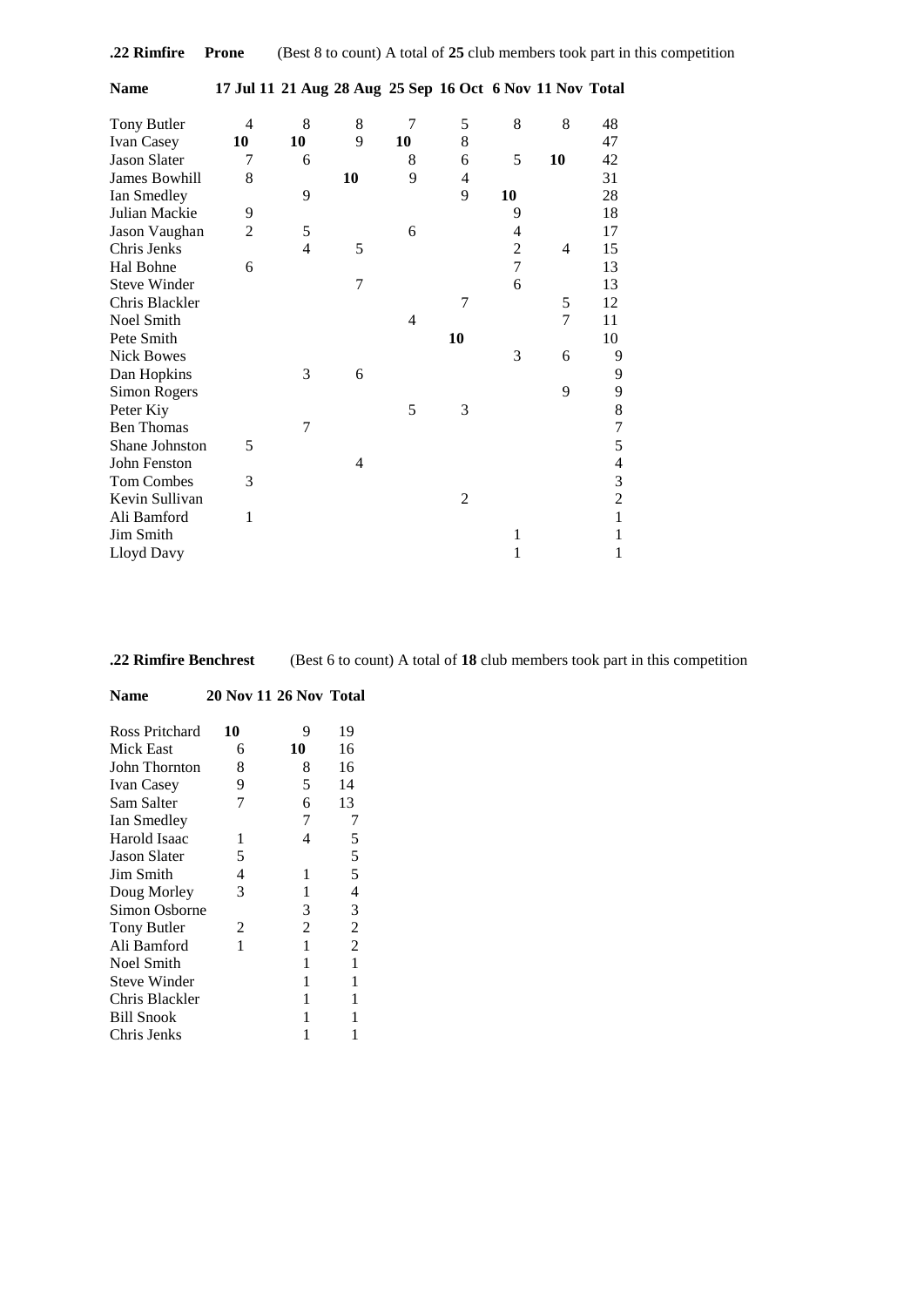| Name                  | 31 Jul 11 11 Sep 29 Oct 26 Nov Total |                |                |              |                  |
|-----------------------|--------------------------------------|----------------|----------------|--------------|------------------|
| Mick East             |                                      | 10             | 10             | 10           | 30               |
| Sam Salter            | 9                                    | 7              | 2.5            | 3            | 21.5             |
| Chris Jenks           | 6                                    | 6              | 5              | 1.5          | 18.5             |
| <b>Steve Winder</b>   | $\overline{2}$                       | 5              | $\overline{7}$ | 4.5          | 18.5             |
| Simon Osborne         |                                      | 9              |                | 9            | 18               |
| Ian Smedley           |                                      | 8              | 9              | $\mathbf{1}$ | 18               |
| <b>Steve Jugg</b>     | 5                                    | 3              |                | 7            | 15               |
| Ali Bamford           |                                      | $\overline{4}$ |                | 8            | 12               |
| <b>Richard Clapp</b>  | 8                                    | $\overline{2}$ |                |              | 10               |
| Simon East            | 10                                   |                |                |              | 10               |
| <b>Nick Bowes</b>     |                                      |                | 8              |              | 8                |
| <b>Bill Snook</b>     | 1                                    |                | 6              | 1            | 8                |
| John Thornton         | 7                                    |                |                | $\mathbf{1}$ | 8                |
| Ivan Casey            | $\mathfrak{Z}$                       | 1              | 2.5            | 1            | 7.5              |
| Harold Isaac          | $\overline{4}$                       | 1              | $\mathbf{1}$   | $\mathbf{1}$ | $\boldsymbol{7}$ |
| <b>Ross Pritchard</b> |                                      |                |                | 6            | 6                |
| <b>Jason Slater</b>   |                                      | 1              |                | 4.5          | 5.5              |
| <b>Tony Butler</b>    | 1                                    | 1              | 1              | $\mathbf{1}$ | $\overline{4}$   |
| Kevin Sullivan        | 1                                    | 1              | $\mathbf{1}$   | $\mathbf{1}$ | $\overline{4}$   |
| David Wright          |                                      | 1              | 2.5            |              | 3.5              |
| Noel Smith            |                                      |                | 2.5            | 1            | 3.5              |
| Gerry Bateman         |                                      | 1              |                | 1            | $\frac{2}{2}$    |
| Doug Morley           | 1                                    |                |                | 1            |                  |
| John Turley           |                                      | $\mathbf{1}$   | 1              |              | $\overline{c}$   |
| Chris Blackler        |                                      |                |                | 1.5          | 1.5              |
| David Shepherd        | 1                                    |                |                |              | $\mathbf{1}$     |
| Jason Vaughan         |                                      | 1              |                |              | $\mathbf{1}$     |
| Pete Smith            |                                      |                | 1              |              | 1                |
| Jim Smith             |                                      |                |                | $\mathbf{1}$ | $\mathbf{1}$     |

**Gallery Rifle (CF) Precision Offhand** (Best 6 to count) A total of **25** club members took part in this competition

| <b>Name</b>           | 6 Aug 11 2 Oct 20 Nov Total |                |     |                          |
|-----------------------|-----------------------------|----------------|-----|--------------------------|
| Mick East             | 10                          | 9.5            | 10  | 29.5                     |
| John Thornton         | 8.5                         | 9.5            | 9   | 27                       |
| Simon Osborne         | 8.5                         |                | 8   | 16.5                     |
| <b>Ross Pritchard</b> | 5                           | 4              | 7   | 16                       |
| Ivan Casey            | 4                           | 6.5            | 3.5 | 14                       |
| <b>Jason Slater</b>   | 6                           | 1              | 5   | 12                       |
| Sam Salter            | 7                           |                | 3.5 | 10.5                     |
| Ian Smedley           |                             | 8              |     | 8                        |
| Doug Morley           |                             | 6.5            | 1   | 7.5                      |
| <b>Richard Clapp</b>  |                             | 1              | 6   | 7                        |
| Steve Jugg            |                             | 5              |     | 5                        |
| Peter Kiy             | 2                           | 1              | 2   | 5                        |
| Chris Blackler        |                             | 3              | 1   | 4                        |
| <b>Steve Winder</b>   | 3                           | 1              |     | $\overline{\mathcal{L}}$ |
| <b>Tony Butler</b>    | 1                           | 1              | 1   | 3                        |
| Gerry Bateman         | 1                           |                | 1   | $\overline{c}$           |
| Harold Isaac          |                             | 1              | 1   | $\overline{c}$           |
| Noel Smith            |                             | $\overline{c}$ |     | $\overline{c}$           |
| Julian Mackie         | 1                           |                |     | $\mathbf{1}$             |
| David Shepherd        | 1                           |                |     | $\mathbf{1}$             |
| Kevin Sullivan        | 1                           |                |     | 1                        |
| Ali Bamford           |                             | 1              |     | 1                        |
| Chris Jenks           |                             | 1              |     | 1                        |
| <b>Bill Snook</b>     |                             | 1              |     | 1                        |
| Jim Smith             |                             |                | 1   | 1                        |